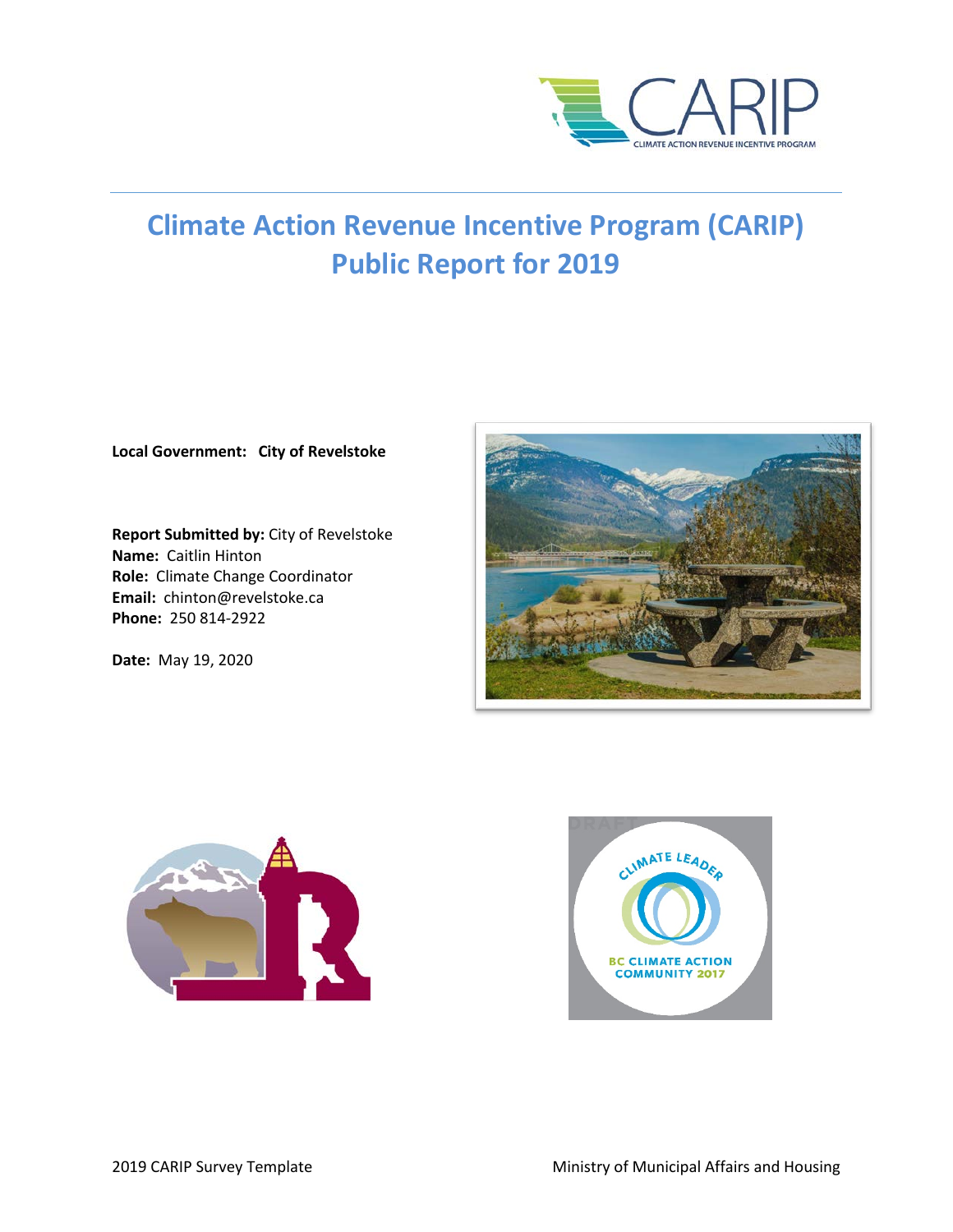

# Section 1 – Local Government Information

Name of Local Government:

# City of Revelstoke

Does your region have a Regional Growth Strategy (RGS):

○ Yes

 $X_{N0}$ 

○ Don't know

### Population:

 $O$  0-4,999

X 5,000 to 9,999

○ 10,000 to 49,999

○ 50,000 to 99,999

 $O$  100,000+

# Section 2 - Narrative Focus

Local government signatories to the B.C. Climate Action Charter have committed to taking climate action by:

- Working towards achieving corporate carbon neutrality;
- Measuring and reporting on their community-wide GHG emissions; and
- Creating complete, compact, energy-efficient communities.

A key part of the 2019 CARIP survey is to highlight and celebrate successful climate actions undertaken by local governments in British Columbia.

In 2019, what actions has your local government taken to support the creation of compact, complete, and energy efficient communities?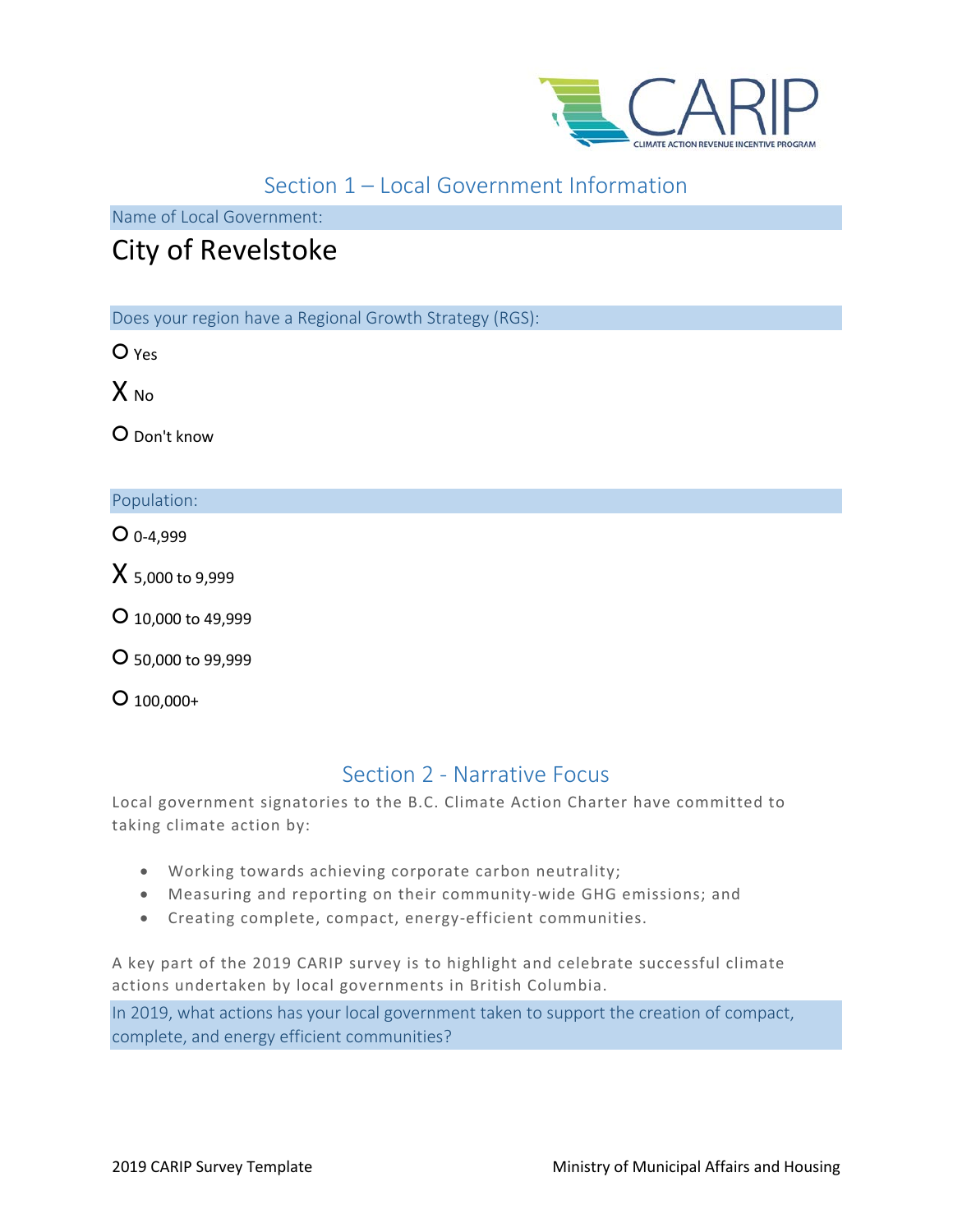

The City of Revelstoke undertook an Official Community Plan Vision Check-In process in 2019. This process stimulated a conversation within the community around the desired future vision for the City and starts the process for a comprehensive review and update of OCP policies. The City also is developing the first of 10 neighbourhood plans in the Johnson Heights area. The intent of the Neighbourhood Plans is to better coordinate development plans within a neighbourhood to increase infrastructure capacity and efficiency, ensure land uses are compatible, that pedestrian and vehicular connectivity are implemented, and that the environment and wildlife habitat and movement is protected and conserved where applicable. The City also partnered with the Community Energy Association to present a workshop on the new BC Step Code energy efficiency standards.

# 2019 CORPORATE CLIMATE ACTION:

Corporate climate actions refer to actions that reduce the GHG emissions produced as a result of a local government's delivery of "traditional services", including fire protection, solid waste management, recreational/cultural services, road and traffic operations, water and wastewater management, and local government administration.

In 2019, when it comes to corporate climate action, did your local government undertake any of the following (PLEASE SELECT ALL THAT APPLY):

 $X$  Building and Lighting Actions  $X$  Energy Generation Actions X Greenspace Actions  $X$  Planning Actions  $\Box$  Solid Waste Actions  $\Box$  Transportation Actions X Water and Wastewater Actions  $\Box$  Other Climate Actions (PLEASE SPECIFY)  $\Box$  Don't know

Please specify 'Other Climate Actions'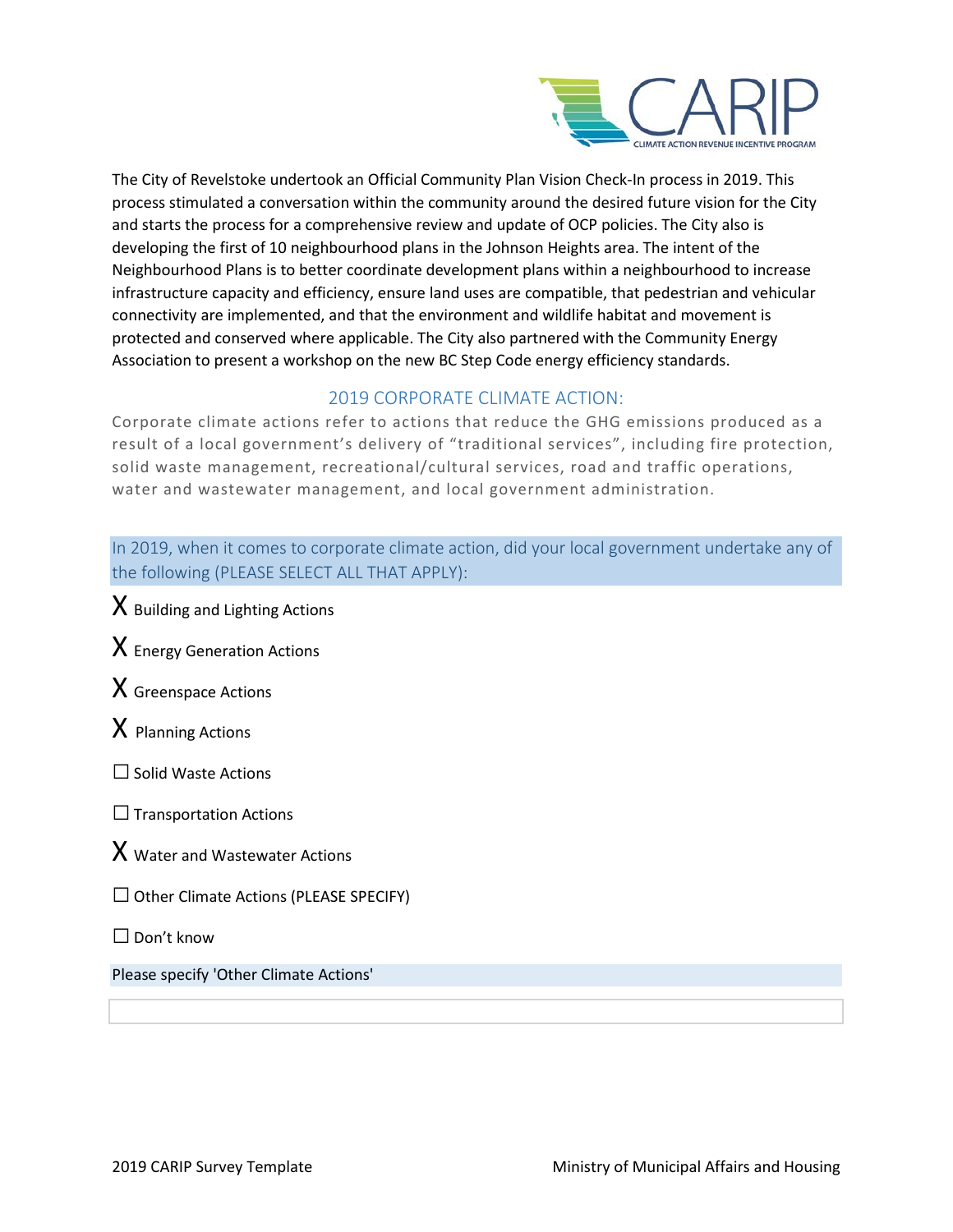

i<br>I When it comes to corporate Building and Lighting Actions, did your local government undertake any of the following in 2019 (PLEASE SELECT ALL THAT APPLY):

 $X$  New or upgraded energy-efficient lighting systems

 $X$  New or upgraded energy-efficient heating systems

 $\square$  New or upgraded building envelope initiatives

 $\Box$  Upgrades to amenities in recreation facilities

 $X$  Studies related to building and/or lighting energy efficiency

 $\Box$  Other (PLEASE SPECIFY)

□ Don't know

Please specify 'Other'

When it comes to corporate Energy Generation Actions, did your local government undertake any of the following in 2019 (PLEASE SELECT ALL THAT APPLY):

 $\square$  Solar power projects

 $\square$  Heat recovery or heat reclamation projects

 $X$  Biomass or bio-gas projects

 $\Box$  Geo-exchange or geothermal projects

 $\square$  Studies related to energy generation

 $\Box$  Other (PLEASE SPECIFY)

□ Don't know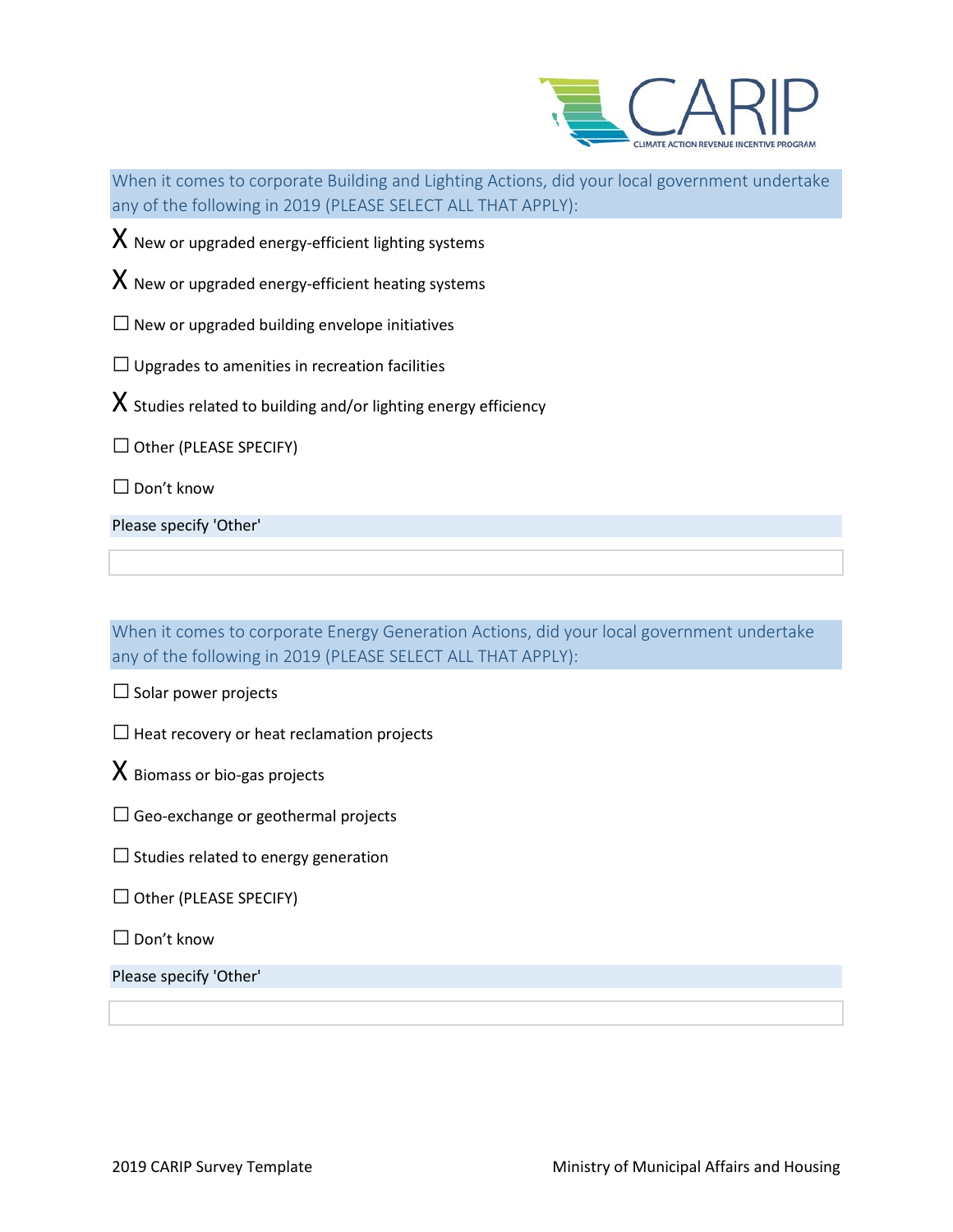

i<br>I When it comes to corporate Greenspace Actions, did your local government undertake any of  $\frac{1}{100}$   $\frac{1}{2010}$  (PLEASE SELECT ALL THAT APPLY)

|                                        | the following in 2019 (PLEASE SELECT ALL THAT APPLY): |  |  |
|----------------------------------------|-------------------------------------------------------|--|--|
|                                        | $X$ Tree planting                                     |  |  |
|                                        | $\Box$ Greenspace acquisition                         |  |  |
| $X$ New or upgraded amenities in parks |                                                       |  |  |
|                                        | $\bm{\chi}$ Invasive species management               |  |  |
|                                        | $\Box$ Plans or strategies related to greenspace      |  |  |
|                                        | $\Box$ Other (PLEASE SPECIFY)                         |  |  |
|                                        | Don't know                                            |  |  |

Please specify 'Other'

When it comes to corporate Planning Actions, did your local government undertake any of the following in 2019 (PLEASE SELECT ALL THAT APPLY):

 $X$  Energy/Emissions Management Plan (New or Updated)

 $\square$  Asset Management Plan (New or Updated)

□Corporate Climate Action Plan (New or Updated)

 $X$  Strategic Plan (New or Updated)

 $\Box$  Other (PLEASE SPECIFY)

□ Don't know

Please specify 'Other'

When it comes to corporate Solid Waste Actions, did your local government undertake any of the following in 2019 (PLEASE SELECT ALL THAT APPLY):

 $\square$  Introduction, expansion or improvement of recycling initiatives at corporate facilities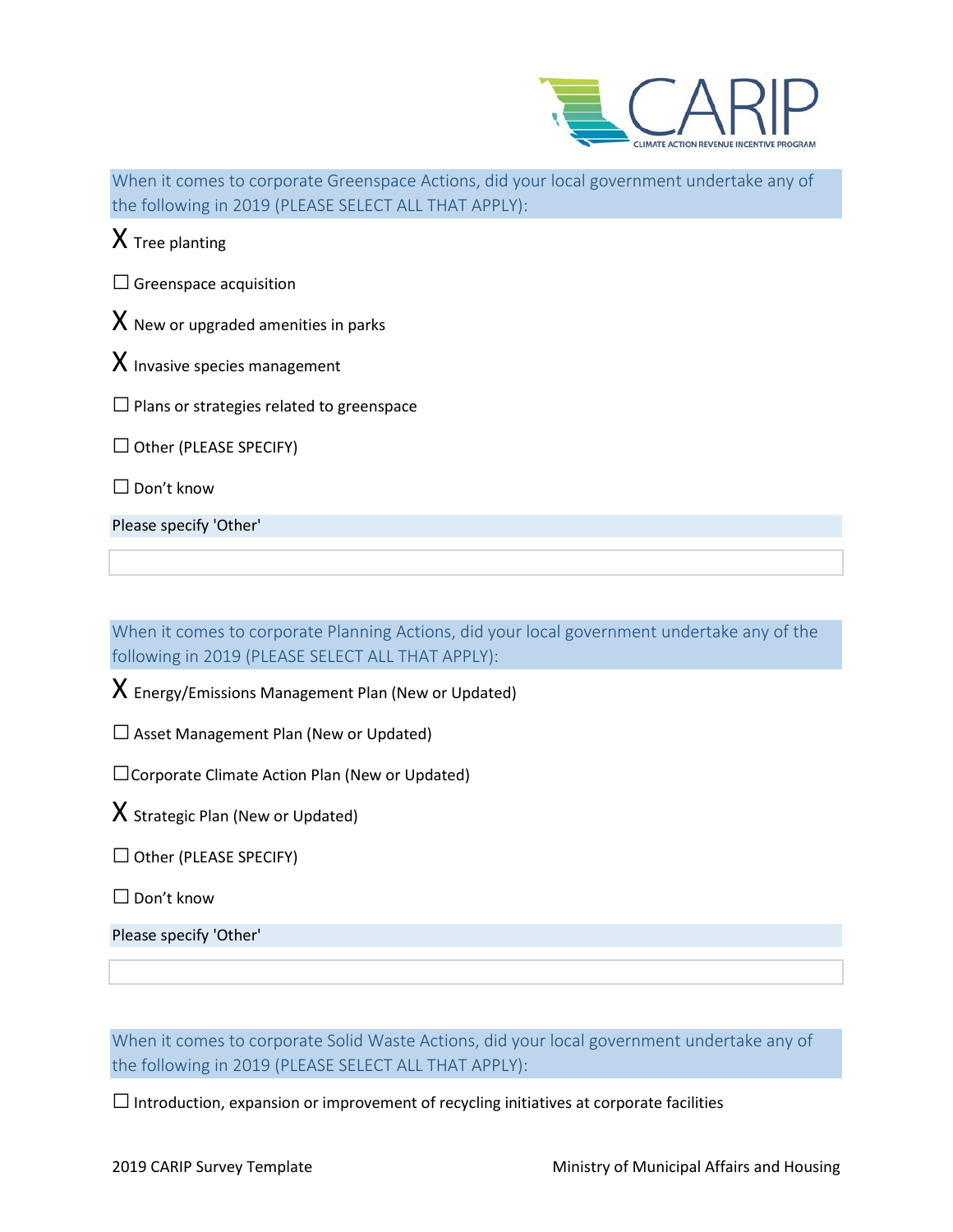

 $\Box$  Introduction, expansion or improvement of composting initiatives at corporate facilities

- $\square$  Communication or education for staff related to corporate solid waste initiatives
- $\square$  Studies or research related to corporate solid waste initiatives
- $\square$  Plans or strategies related to corporate solid waste initiatives
- $\Box$  Other (PLEASE SPECIFY)
- □ Don't know
- Please specify 'Other'

When it comes to corporate Transportation Actions, did your local government undertake any of the following in 2019 (PLEASE SELECT ALL THAT APPLY):

- $\Box$  Fleet replacement or upgrades
- $\square$  New or improved electric vehicle initiatives
- $\square$  New or improved active transportation infrastructure for staff
- $\square$  Communication or outreach for staff related to corporate transportation initiatives
- $\square$  New or improved public transportation initiatives for staff
- $\Box$  Other (PLEASE SPECIFY)
- $\Box$  Don't know

Please specify 'Other'

When it comes to corporate Water and Wastewater Actions, did your local government undertake any of the following in 2019 (PLEASE SELECT ALL THAT APPLY):

 $X$  New or improved water or wastewater infrastructure

 $X$  Studies or research related to water conservation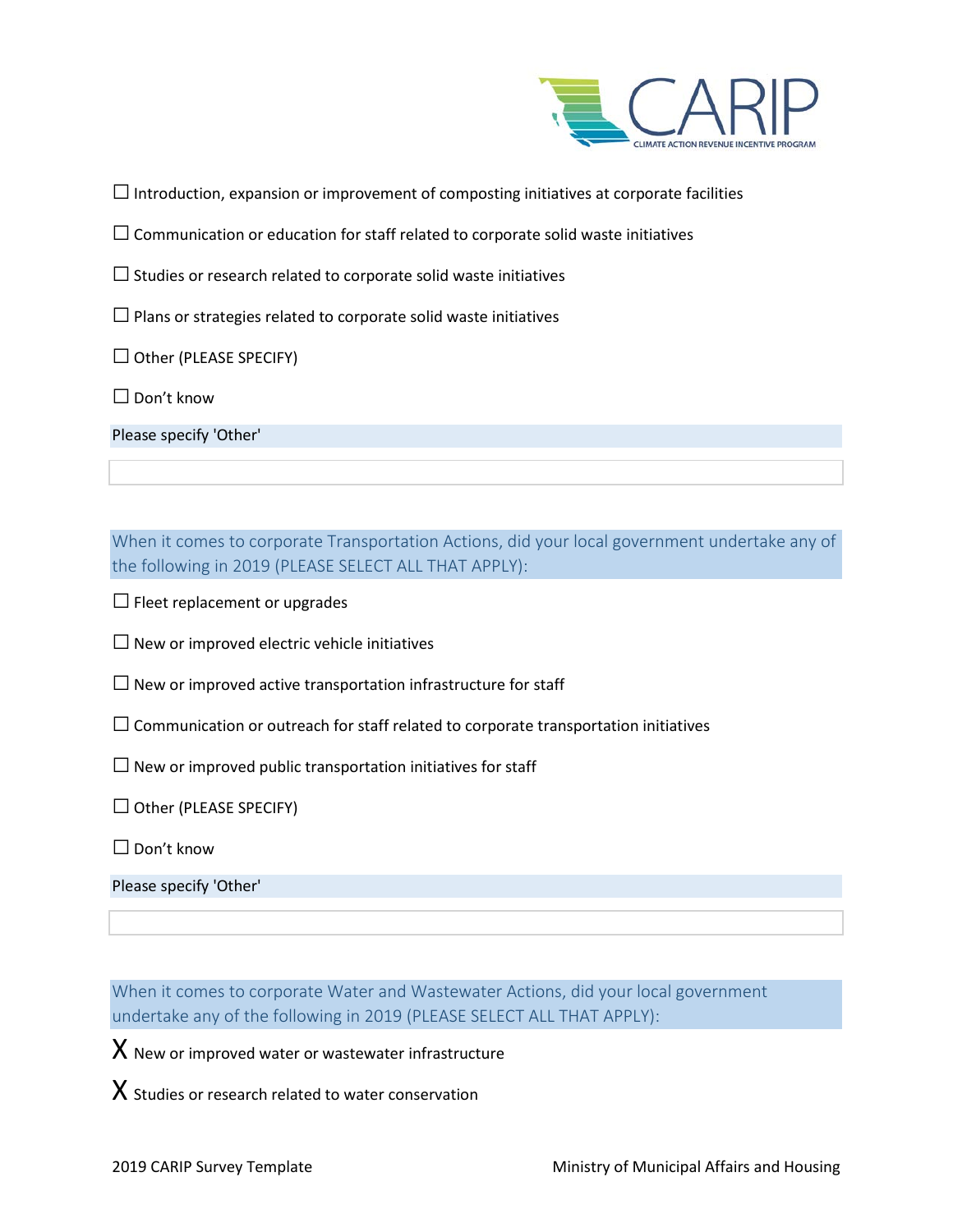

 $X$  Plans or strategies related to water or wastewater

 $\Box$  Water reduction initiative(s)

 $\Box$  Other (PLEASE SPECIFY)

 $\square$  Don't know

Please specify 'Other'

As mentioned, a key part of the 2019 CARIP Survey is to highlight and celebrate successful climate actions undertaken by local governments in British Columbia. This question provides local governments the opportunity to demonstrate leadership and innovative approaches to reduce corporate GHG emissions.

When it comes to the corporate climate action, please highlight up to three significant actions focused on reducing GHG emissions that your local government undertook in 2019:

Corporate Action #1

Hired a Climate Change Coordinator

#### Corporate Action #2

Completed energy audits on four city owned buildings (City Hall, Courthouse, Community Centre, Museum)

Corporate Action #3

LED lighting upgrades to the library and seniors centre

## 2019 COMMUNITY-WIDE CLIMATE ACTION:

Community-wide actions refer to actions that reduce GHG emissions across the community (i.e. actions not related to "traditional services" in corporate operations).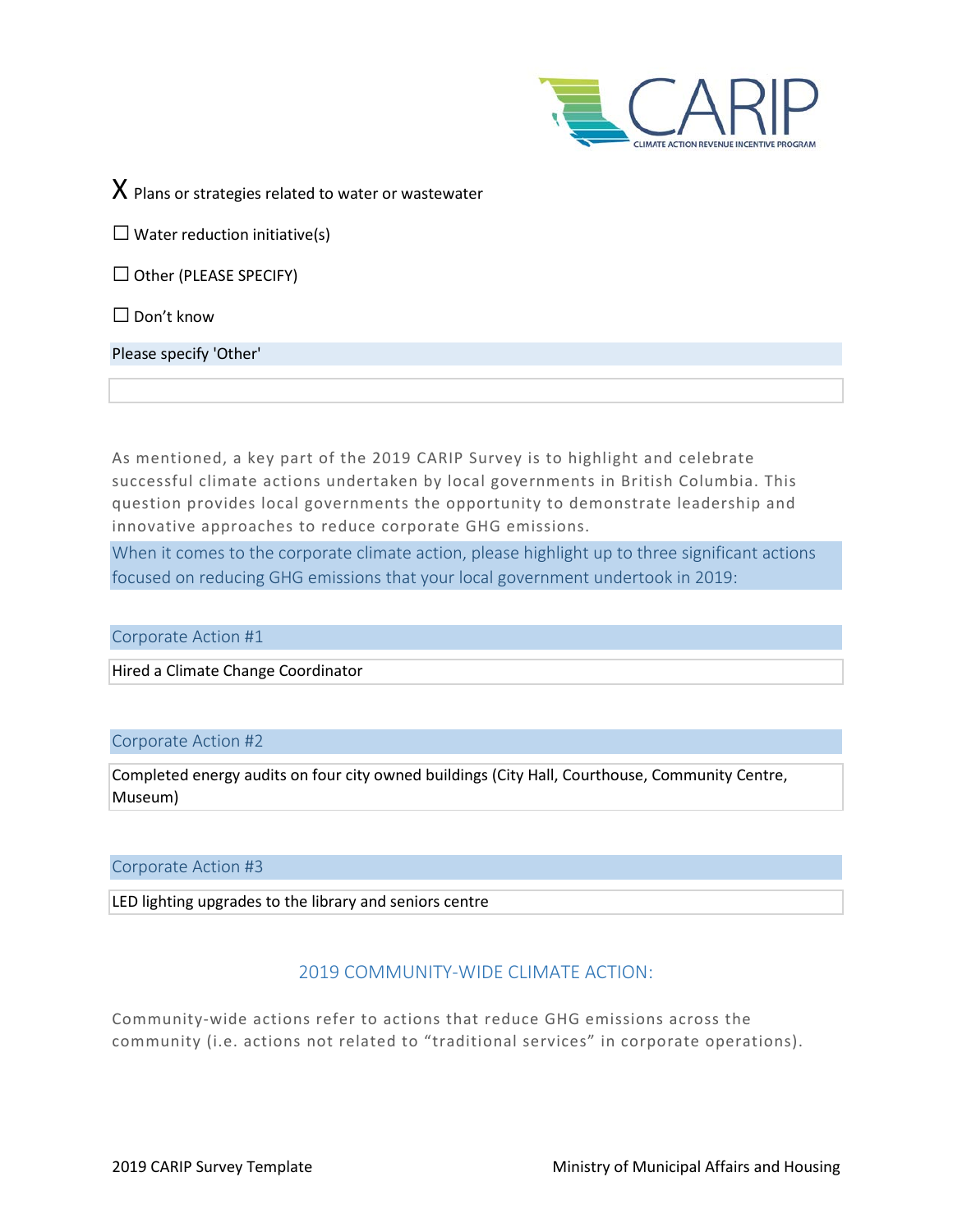

L, When it comes to community-wide climate action in 2019, did your local government undertake any of the following (PLEASE SELECT ALL THAT APPLY):

 $X$  Building and Lighting Actions

 $\square$  Energy Generation Actions

X Greenspace Actions

X Planning Actions

□Solid Waste Actions

 $X$  Transportation Actions

 $X$  Water and Wastewater Actions

 $\Box$  Other Climate Actions (PLEASE SPECIFY)

 $\Box$  Don't know

Please specify 'Other Climate Actions'

When it comes to community-wide Building and Lighting Actions, did your local government undertake any of the following in 2019 (PLEASE SELECT ALL THAT APPLY):

 $\square$  New or upgraded energy-efficient lighting systems

 $\square$  New or upgraded energy-efficient heating systems

 $X$  BC Energy Step Code related projects

 $\square$  Incentives/rebate programs related to energy-efficient building or lighting

 $X$  Outreach, education or communication related to energy-efficient building or lighting

 $\Box$  Other (PLEASE SPECIFY)

 $\square$  Don't know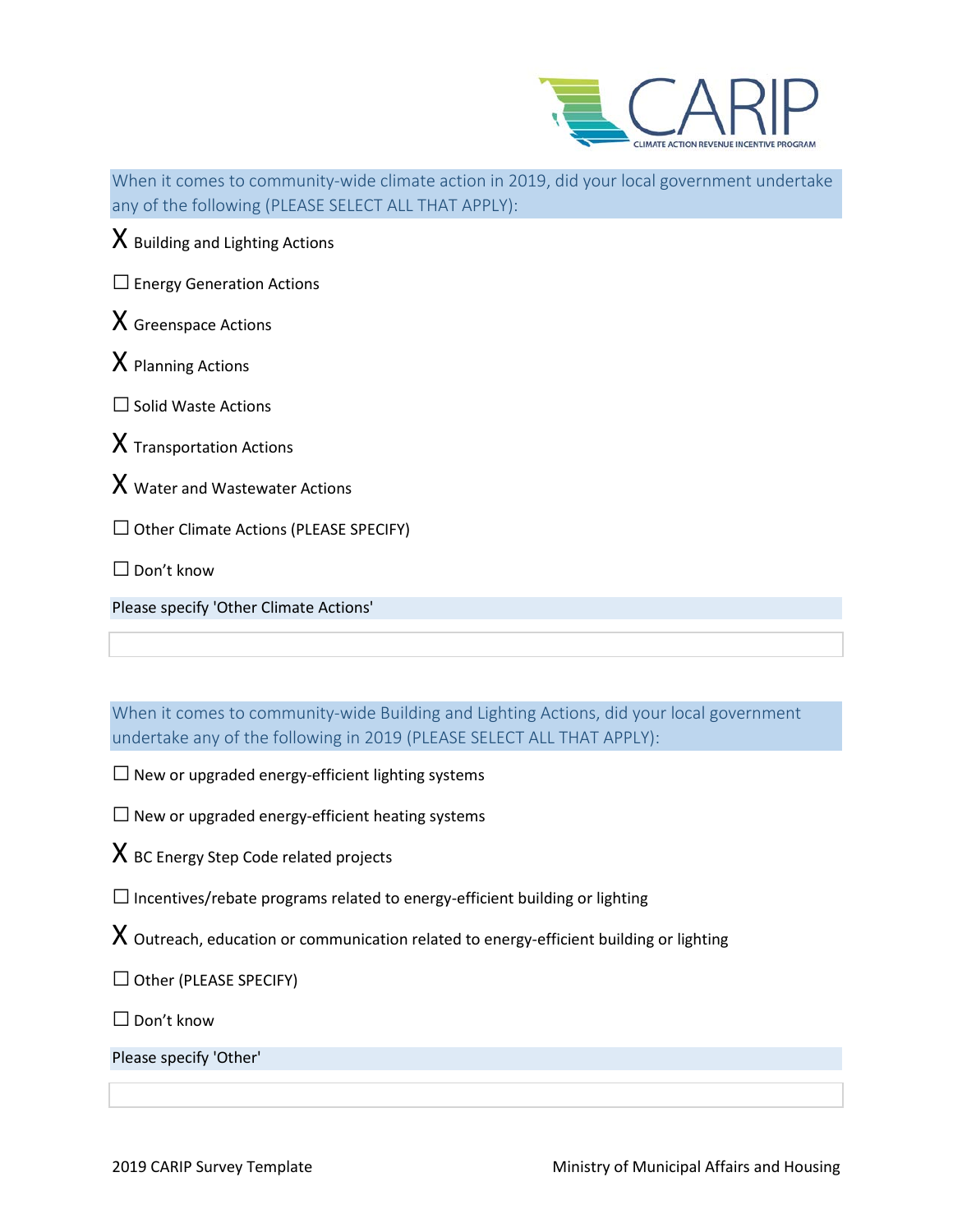

When it comes to community-wide Energy Generation Actions, did your local government undertake any of the following in 2019 (PLEASE SELECT ALL THAT APPLY):

 $\square$  Solar power projects

 $\square$  Heat recovery or heat reclamation projects

 $\square$  Landfill gas capture/utilization projects

 $\Box$  Micro-hydro projects

 $\square$  Studies or research related to energy generation

 $\Box$  Other (PLEASE SPECIFY)

□ Don't know

Please specify 'Other'

When it comes to community-wide Greenspace Actions, did your local government undertake any of the following in 2019 (PLEASE SELECT ALL THAT APPLY):

 $X$  Tree planting

 $X$  Greenspace restoration or maintenance

 $\square$  Greenspace acquisition

 $X$  Invasive species management

 $\square$  Plans or strategies related to greenspace

 $\Box$  Other (PLEASE SPECIFY)

 $\square$  Don't know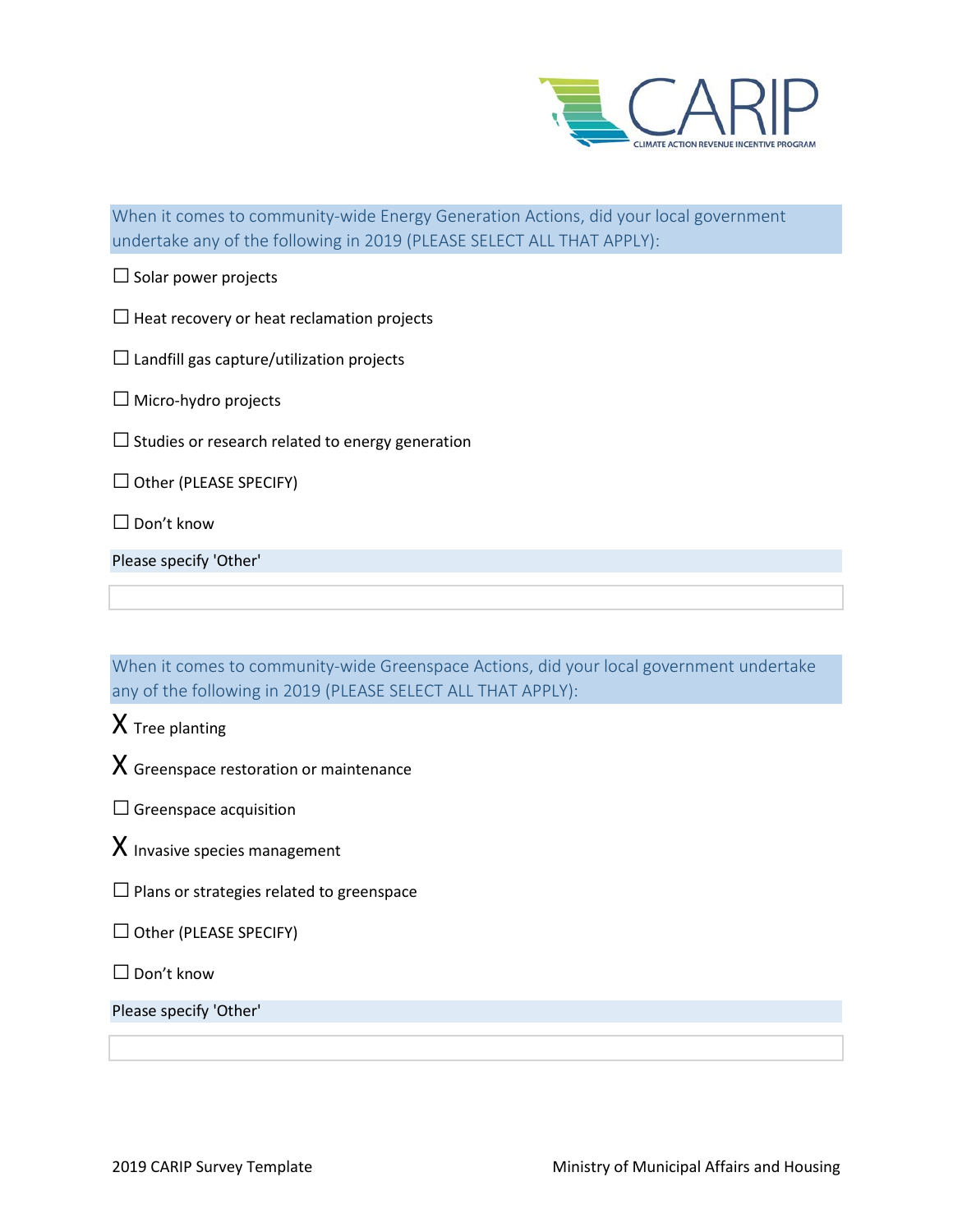

i<br>I When it comes to community-wide Planning Actions, did your local government undertake any of the following in 2019 (PLEASE SELECT ALL THAT APPLY):

 $X$  Official Community Plan (New or Updated)

 $\Box$  Climate Action Plan (New or Updated)

 $\square$  Regional Growth Strategy (New or Updated)

 $\square$  New or updated bylaw(s) or zoning addressing climate issues

X Other (PLEASE SPECIFY)

□ Don't know

Please specify 'Other'

Environmental monitoring plan for Revelstoke Mountain Resort and Newlands subdivision

When it comes to community-wide Solid Waste Actions, did your local government undertake any of the following in 2019 (PLEASE SELECT ALL THAT APPLY):

 $\square$  Introduction, expansion or improvement of recycling initiatives

 $\square$  Introduction, expansion or improvement of composting initiatives

 $\square$  Community clean-up initiatives

 $\Box$  General waste reduction initiative (including landfill diversion strategies)

 $\square$  Outreach, education or communication related to solid waste

 $\Box$  Other (PLEASE SPECIFY)

 $\Box$  Don't know

Please specify 'Other'

When it comes to community-wide Transportation Actions, did your local government undertake any of the following in 2019 (PLEASE SELECT ALL THAT APPLY):

 $\square$  New or improved active transportation infrastructure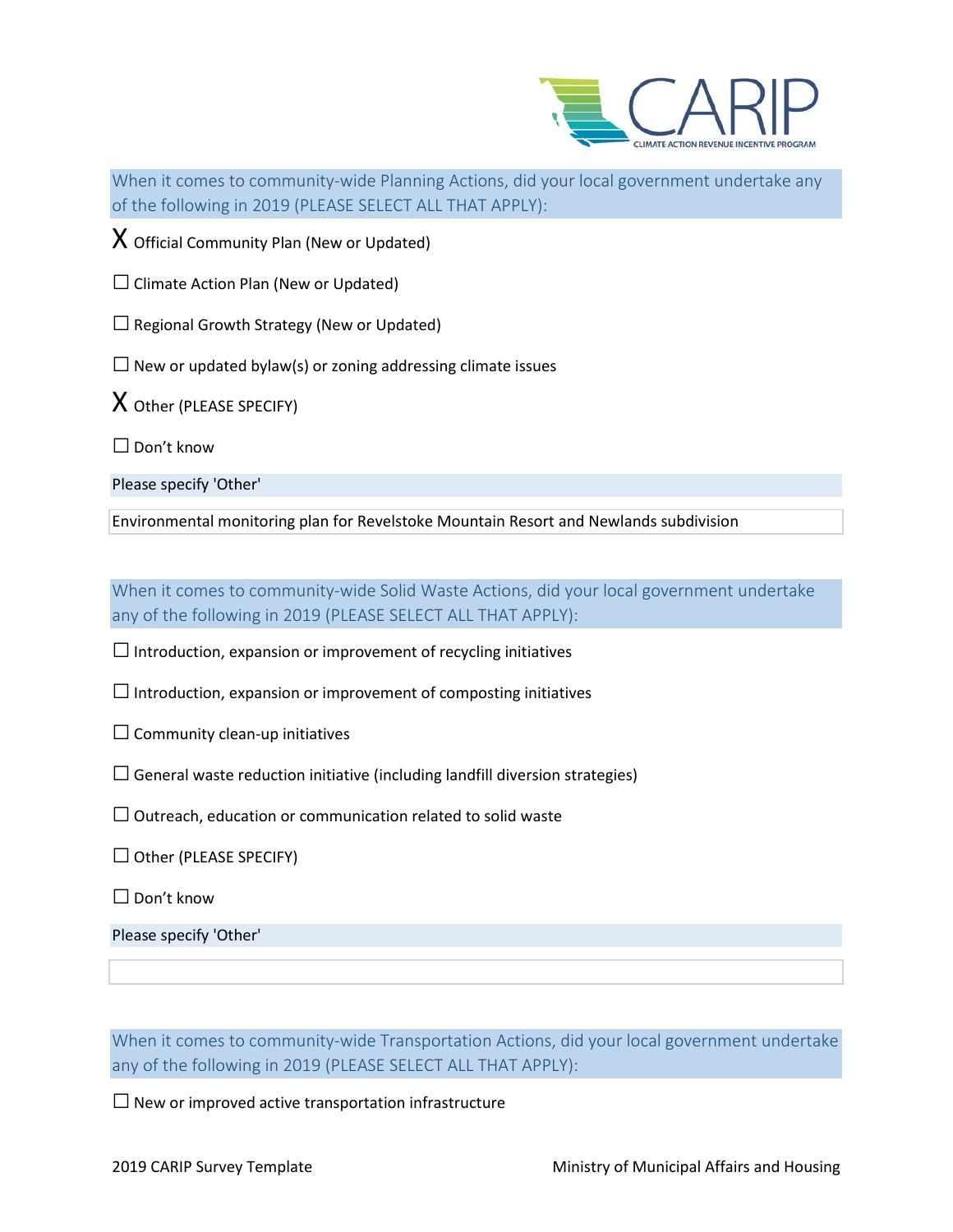

 $X$  New or improved public transportation initiatives

 $\square$  New or improved electric vehicle initiatives

 $\square$  Outreach, education or communication related to transportation

 $\square$  Plans or strategies related to transportation

X Other (PLEASE SPECIFY)

 $\Box$  Don't know

Please specify 'Other'

Expanded resort bus operations.

When it comes to community-wide Water and Wastewater Actions, did your local government undertake any of the following in 2019 (PLEASE SELECT ALL THAT APPLY):

 $X$  Water restrictions

 $\square$  Incentives/rebate programs related to water or wastewater

 $X$  Outreach, education or communication related to water or wastewater

 $\square$  Studies or research related to water or wastewater

 $X$  Plans or strategies related to water or wastewater

 $\Box$  Other (PLEASE SPECIFY)

 $\Box$  Don't know

Please specify 'Other'

As mentioned, a key part of the 2019 CARIP survey is to highlight and celebrate successful climate actions undertaken by local governments in British Columbia. This question provides local governments the opportunity to demonstrate leadership and innovative approaches to reduce community-wide GHG emissions.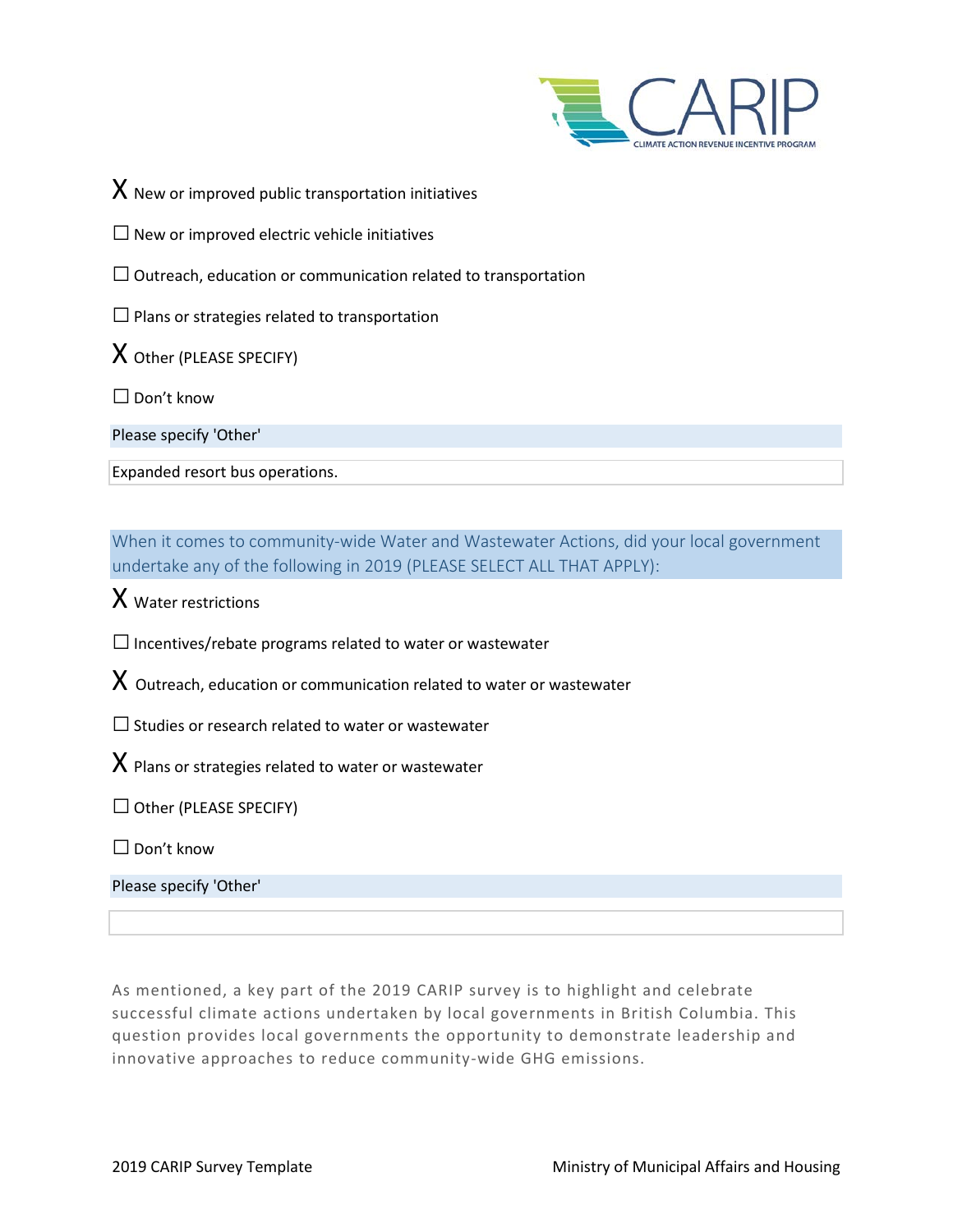

L, When it comes to the community-wide climate action, please highlight up to three significant actions focused on reducing GHG emissions that your local government undertook in 2019:

Community-Wide Action #1

BC Step Code information meeting with local builders

Community-Wide Action #2

Initiated BC Transit Review with BC transit

Community-Wide Action #3

Initiated Community Energy Emissions Plan Update process

#### 2019 CLIMATE PREPAREDNESS AND ADAPTATION ACTION:

This section of the 2019 CARIP survey is designed to collect information related to the types of climate impacts local governments are experiencing and how they are being addressed.

Please identify the climate impacts that are most relevant to your local government (PLEASE SELECT ALL THAT APPLY):

 $X$  Increased temperatures increasing wildfire activity

 $X$  Extreme weather events contributing to urban and overland flooding

 $X$  Changes to temperature and precipitation causing seasonal drought

 $X$  Warmer winter temperatures reducing snowpack

 $\square$  Sea level rise and storms causing coastal flooding and/or erosion

 $\Box$  Other (PLEASE SPECIFY)

 $\Box$  Don't know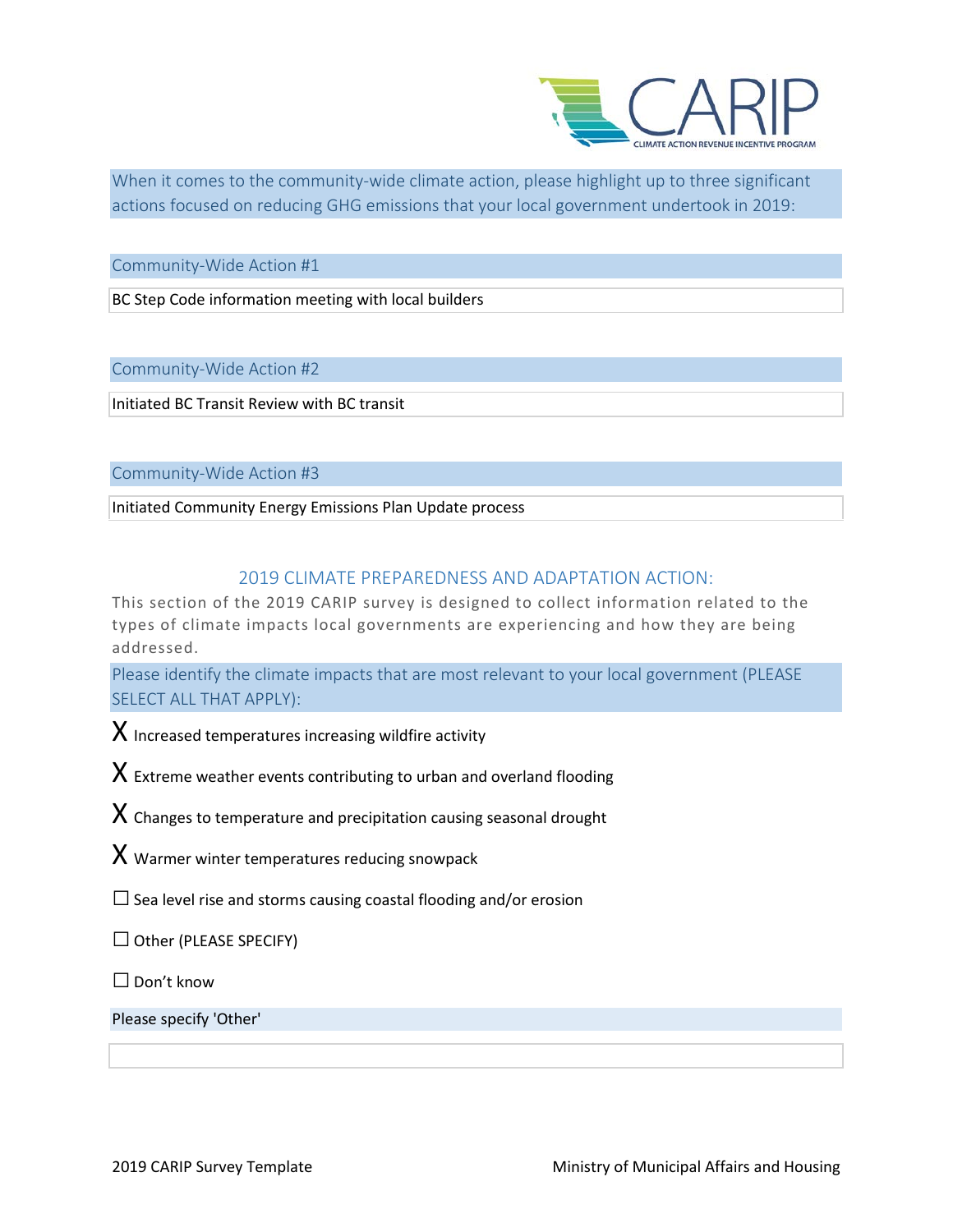

i<br>I In 2019, did your local government take any of the following actions in an effort to consider or address the impacts of climate change? (PLEASE SELECT ALL THAT APPLY)

| $\Box$ Emergency response planning |  |
|------------------------------------|--|
|------------------------------------|--|

# X Asset management

 $X$  Infrastructure upgrades

- $X$  Public education and awareness
- $X$  Strategic and financial planning
- $X$  Risk and vulnerability assessments
- $\square$  Risk reduction strategies
- $\Box$  Official Community Plan policy changes
- $\Box$  Other (PLEASE SPECIFY)
- $\Box$  Don't know

Please specify 'Other'

In 2019, did your local government partnered with any of the following organizations to prepare for, and adapt to, a changing climate? (PLEASE SELECT ALL THAT APPLY)

- □ Adaptation to Climate Change Team (SFU)
- $X$  Columbia Basin Trust
- $\square$  Community Emergency Preparedness Fund (UBCM)
- $X$  Federation of Canadian Municipalities
- □ Fraser Basin Council
- $\square$  Pacific Institute for Climate Solutions (UVIC)
- $\Box$  Other (PLEASE SPECIFY)
- □ Don't know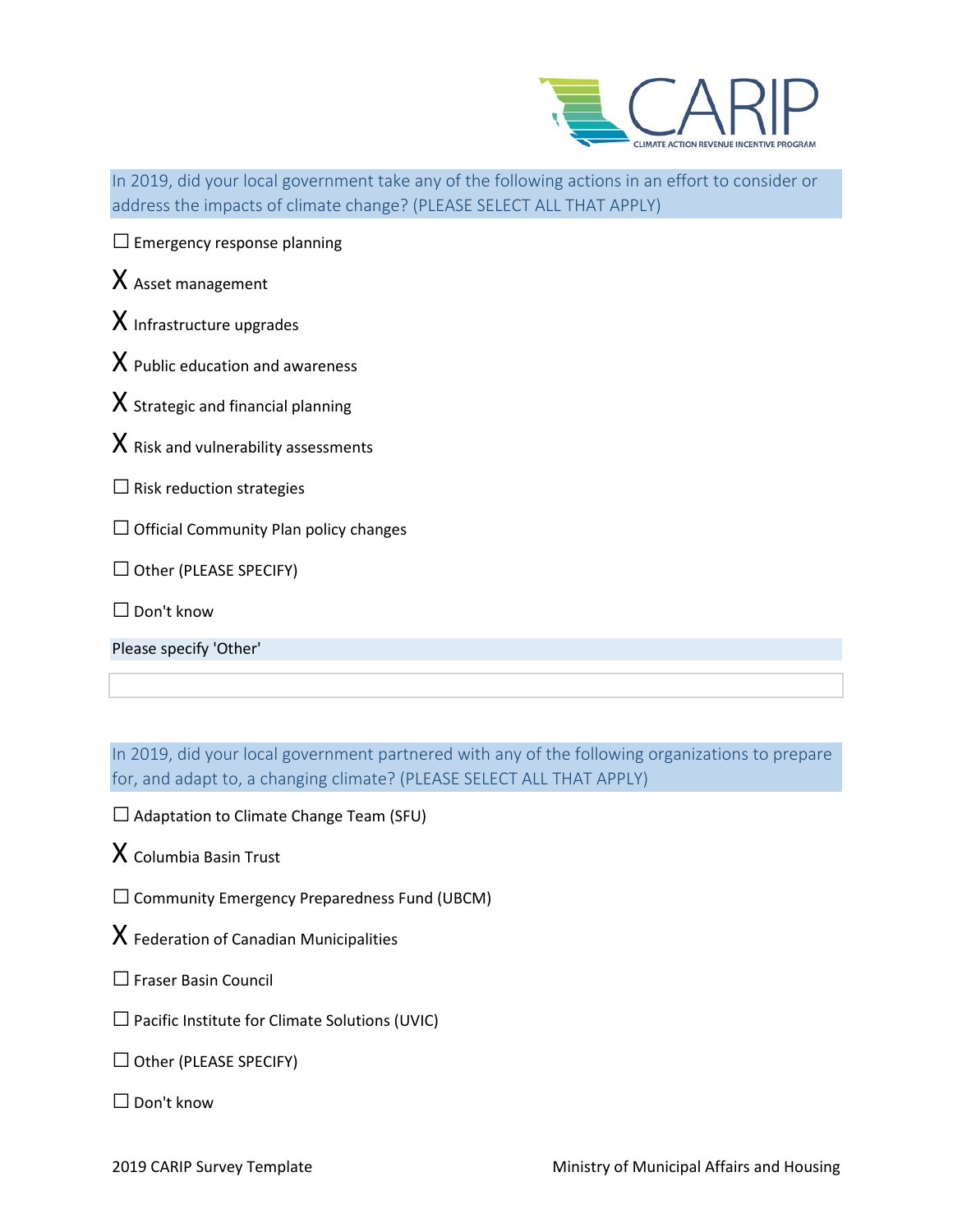

#### Please specify 'Other'

As mentioned, a key part of the 2019 CARIP survey is to highlight and celebrate successful climate actions undertaken by local governments in British Columbia. This question provides local governments the opportunity to demonstrate leadership and innovative approaches to adapting to a changing climate.

When it comes to climate preparedness and adaptation actions, please highlight up to three significant actions/initiatives that your local government undertook in 2019:

#### Adaptation Action #1

Obtained ATV Utility Vehicle for fire suppression in drawdown zones

#### Adaptation Action #2

Promoted FireSmarting in the community at Farmer's Markets

#### Adaptation Action #3

Developed Water Conservation Plan for the Big Eddy Neighbourhood

# Section 3: 2019 Carbon Neutral Reporting

Local governments are required to report on their progress in achieving their corporate carbon neutral goal under the B.C. Climate Action Charter. Working with B.C. local governments, the joint Provincial-UBCM Green Communities Committee has established a common approach to determining corporate carbon neutrality for the purposes of the Charter, including a Carbon Neutral Framework and supporting guidance for local governments on how to become carbon neutral.

Prior to completing this portion of the survey, please ensure that you are familiar with guidance available on the B.C. Climate Action Toolkit website, specifically the Workbook (WILL BE UPDATED) and Becoming Carbon Neutral: A Guide for Local Governments in British Columbia (WILL BE UPDATED).

Please note: As a result of the BC Recycling Regulation, local governments are no longer required to account for GHG emissions from vehicles, equipment and machinery required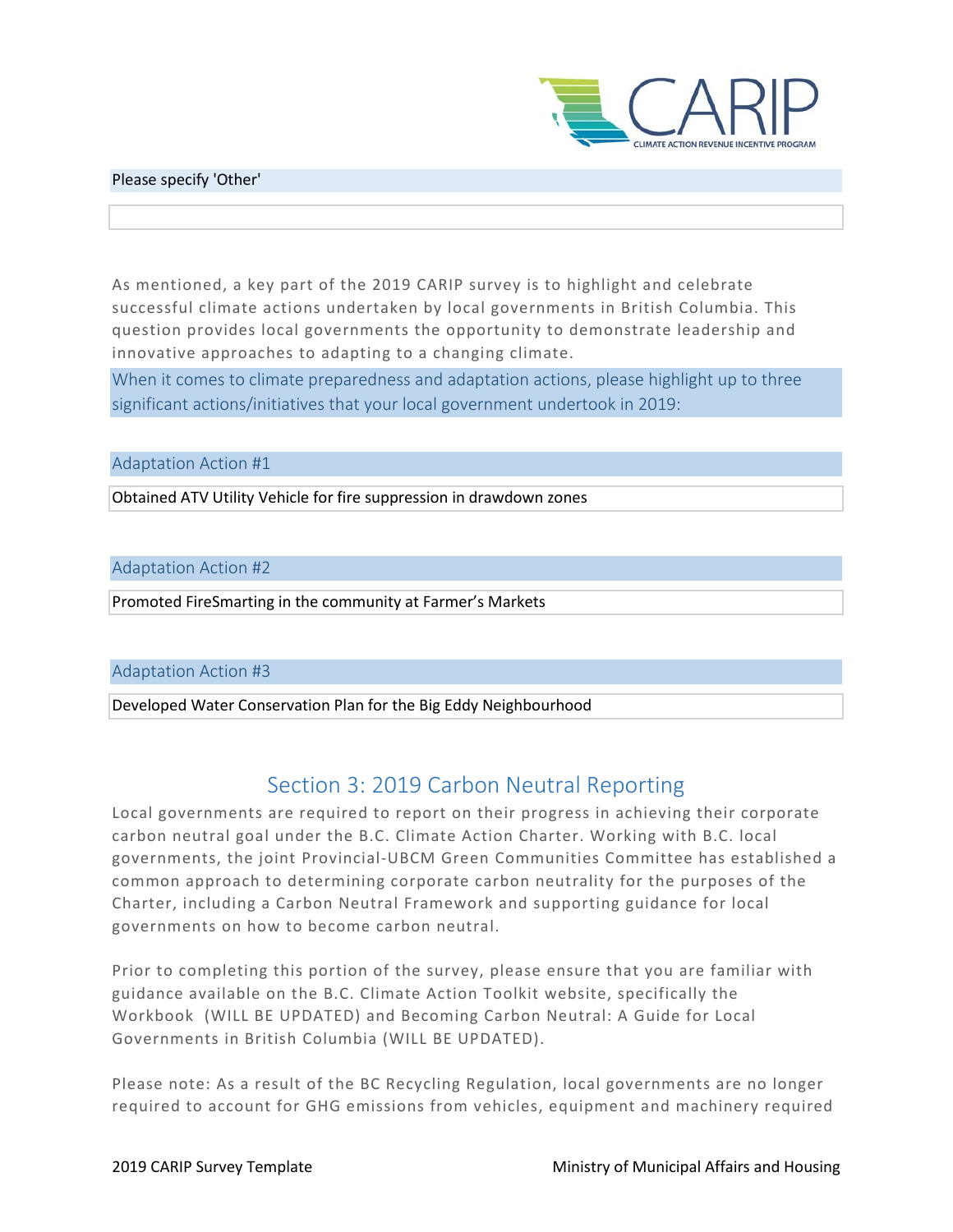

for the collection, transportation and diversion of packaging and printed paper, in their annual CARIP reports.

### 2019 CARBON EMISSIONS

Did your local government measure corporate GHG emissions for 2019?

 $X_{Y}$ 

O No

○ Don't Know

If your local government measured 2019 corporate GHG emissions, please report the number of corporate GHG emissions (in tonnes of carbon dioxide equivalent (tCO2e)) from:

| <b>Service Delivery Type</b>                         | <b>2019 Corporate GHG Emissions</b> |
|------------------------------------------------------|-------------------------------------|
| Services Delivered Directly by your Local Government | 982.67                              |
| <b>Contracted Services</b>                           | 69.50                               |

## TOTAL A - CORPORATE GHG EMISSIONS (DIRECT + CONTRACTED) FOR 2019:

1052.17

## 2019 CARBON REDUCTIONS

To be carbon neutral, a local government must balance their TOTAL corporate GHG emissions generated in 2019 by one or a combination of the following actions:

Undertake Green Communities Committee-supported Option 1 Project(s) Undertake Green Communities Committee-supported Option 2 Project(s) Purchase carbon offsets from a credible offset provider

For more information about options to balance or offset corporate GHG emissions please refer to Becoming Carbon Neutral: A Guidebook for Local Governments in British Columbia.

If applicable, please report the 2019 GHG emissions reductions (in tonnes of carbon dioxide equivalent (tCO2e)) being claimed from any of the following Option 1 GHG Reduction Projects:

**Option 1 GHG Reduction Projects 2019 GHG Emissions Reductions**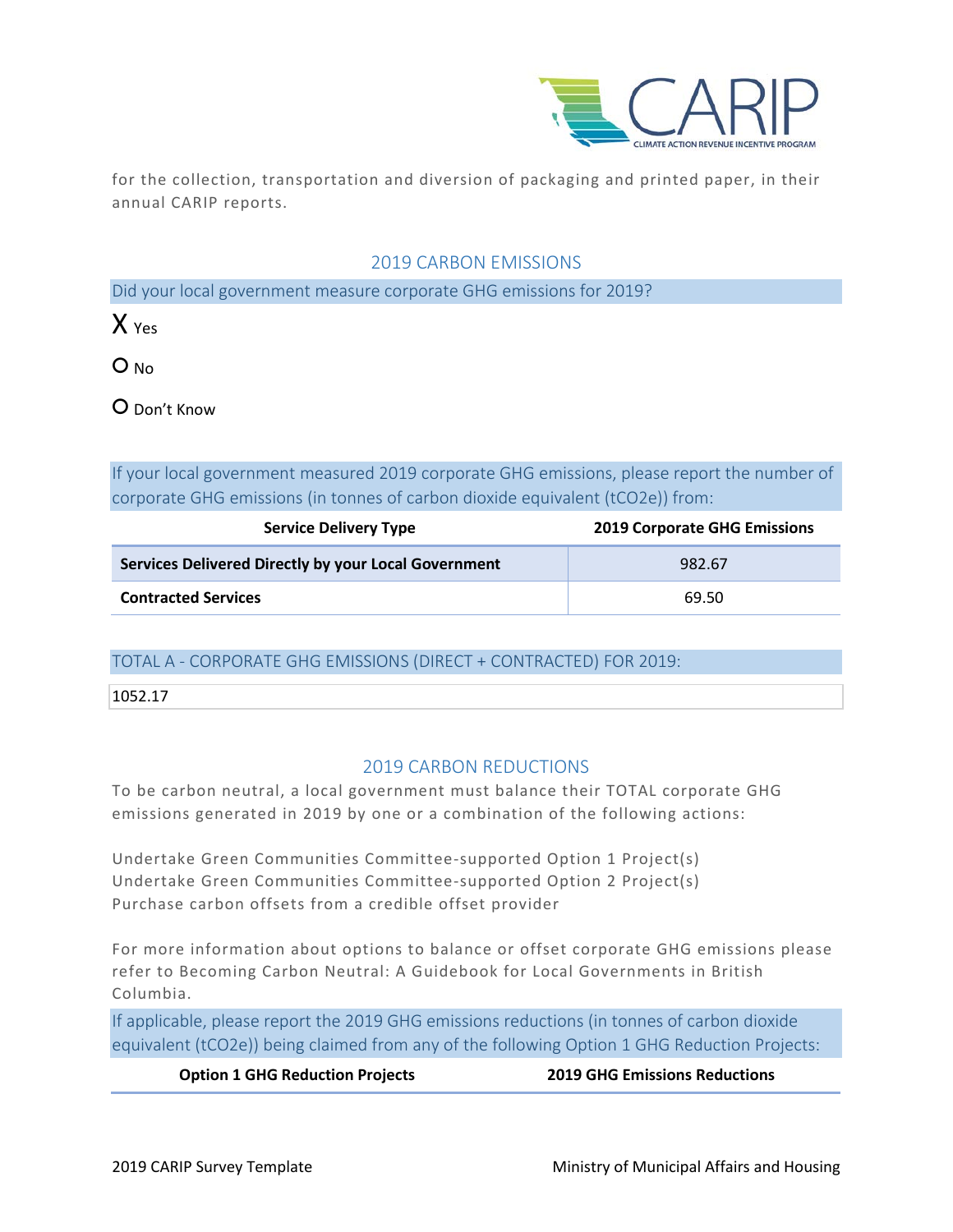

| <b>1A Energy Efficiency Retrofits</b> |  |
|---------------------------------------|--|
| <b>1B Solar Thermal</b>               |  |
| <b>1C Household Organic Waste</b>     |  |
| <b>1D Low Emission Vehicles</b>       |  |
| <b>1E Avoided Forest Conversion</b>   |  |
| <b>1F Trenchless Technology</b>       |  |

TOTAL B - REDUCTIONS FROM ALL OPTION 1 PROJECTS FOR 2019:

If applicable, please report the names and 2019 GHG emissions reductions (in tonnes of carbon dioxide equivalent (tCO2e)) being claimed from Option 2 GHG Reduction Projects:

|    | <b>Names of Option 2 GHG Reduction Projects</b> | <b>2019 GHG Emissions Reductions</b> |
|----|-------------------------------------------------|--------------------------------------|
| 1. |                                                 |                                      |
| 2. |                                                 |                                      |
| 3. |                                                 |                                      |
| 4. |                                                 |                                      |
| 5. |                                                 |                                      |
| 6. |                                                 |                                      |

TOTAL C - REDUCTIONS FROM ALL OPTION 2 PROJECTS FOR 2019:

## 2019 CARBON OFFSETS

If applicable, please report the name of the offset provider, type of project and number of offsets purchased (in tonnes of carbon dioxide equivalent (tCO2e)) from an offset provider for the 2019 reporting year:

| <b>Name of Offset Provider</b> | <b>Name of Project</b> | <b>2019 GHG Emissions Reductions</b> |
|--------------------------------|------------------------|--------------------------------------|
|                                |                        |                                      |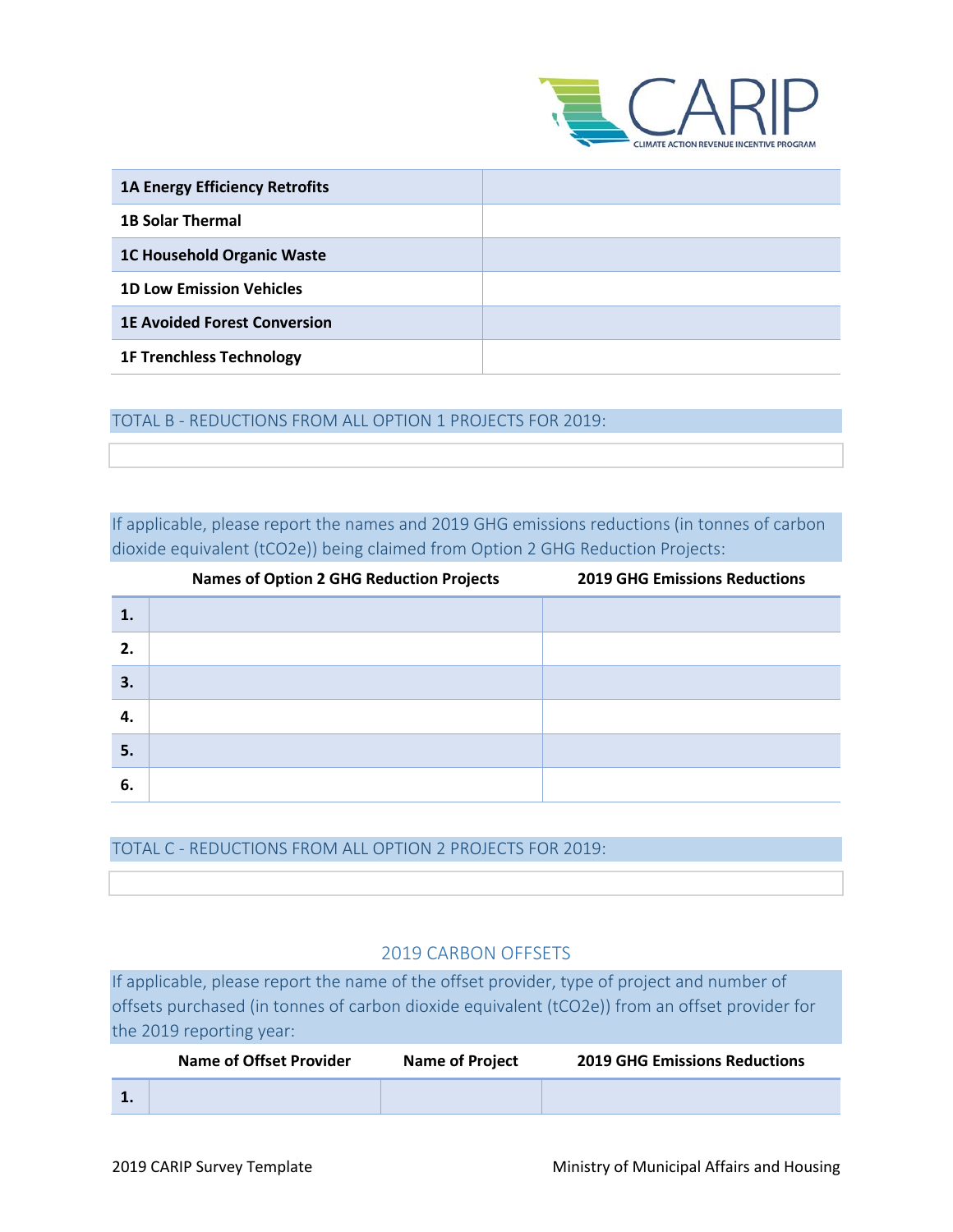

| ר  |  |  |  |
|----|--|--|--|
| 3. |  |  |  |
|    |  |  |  |
| 5. |  |  |  |
| o  |  |  |  |

#### TOTAL D - OFFSETS PURCHASED FOR 2019:

 $\overline{0}$ 

#### TOTAL REDUCTIONS AND OFFSETS FOR 2019 (Total B+C+D):

#### Corporate GHG Emissions Balance for 2019

Your local government's corporate GHG emissions balance is the difference between total corporate offsetable GHG emissions (direct + contracted emissions) and the GHG emissions reduced through Green Communities Committee Option 1 and Option 2 projects and/or the purchase of offsets.

#### CORPORATE GHG EMISSIONS BALANCE FOR 2019 = (Total A – (B+C+D))

1042.45

If your corporate GHG emissions balance is negative or zero, your local government is carbon neutral. CONGRATULATIONS!

If your local government was carbon neutral in 2019, please record any emissions reductions you will be carrying over for future years and the source of the reductions, including the year they were earned (e.g. organics diversion, 2019 100 tCO2e):

| <b>Source of Carryover Emission Reduction</b> | <b>Year Earned</b> | <b>GHG Emissions Reductions</b> |
|-----------------------------------------------|--------------------|---------------------------------|
|                                               |                    |                                 |
|                                               |                    |                                 |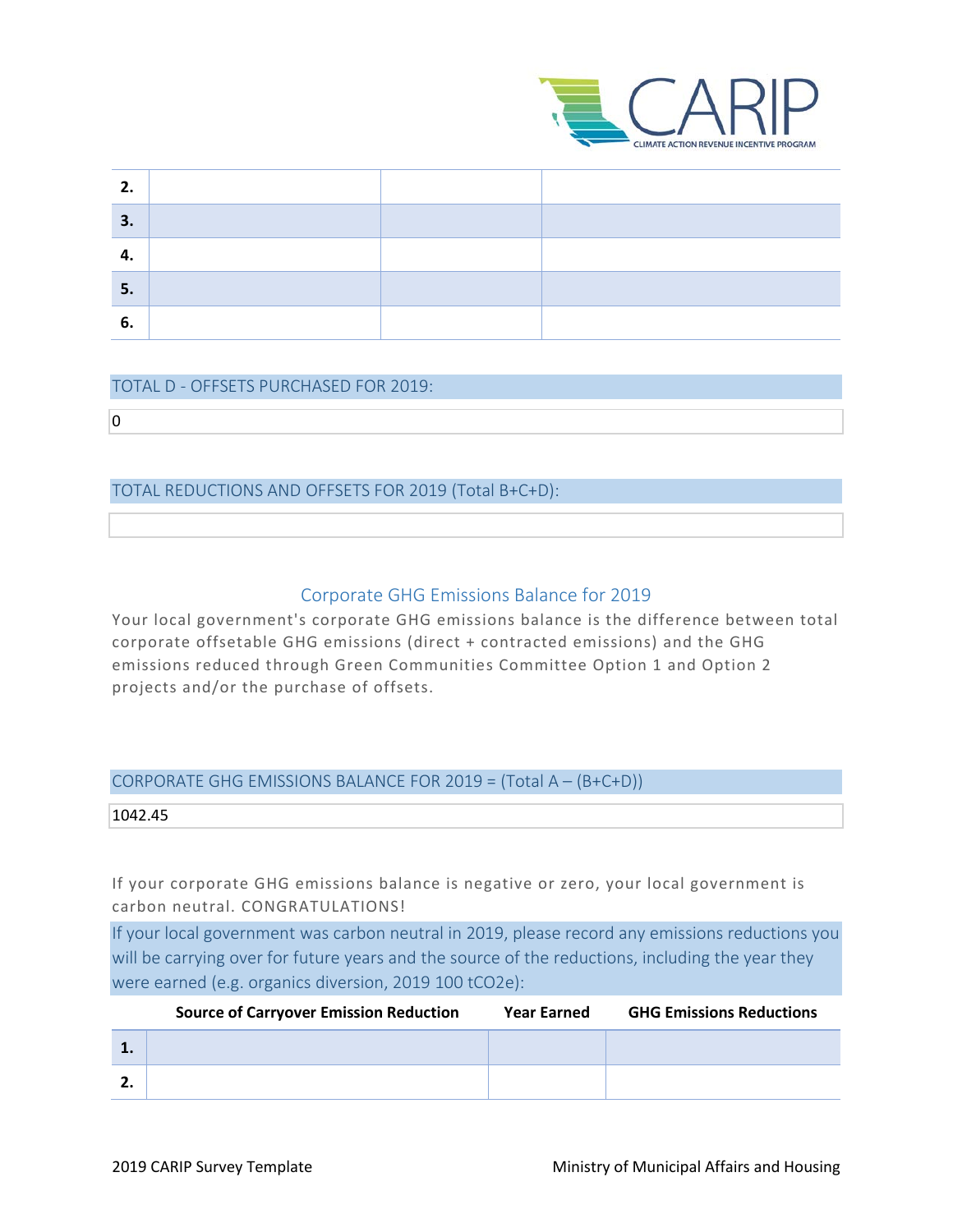

| 3. |  |  |
|----|--|--|
|    |  |  |
| 5. |  |  |
|    |  |  |

#### TOTAL E - BALANCE OF REDUCTIONS ELIGIBLE FOR CARRY OVER TO NEXT YEAR

#### GREEN COMMUNITIES COMMITTEE CLIMATE ACTION RECOGNITION PROGRAM:

The joint Provincial-UBCM Green Communities Committee is pleased to be continuing the Climate Action Recognition Program again this year. This multi-level program provides the Green Communities Comittee with an opportunity to review and publicly recognize the progress and achievements of each Climate Action Charter (Charter) signatory.

Recognition is provided on an annual basis to local governments who demonstrate progress on their Charter commitments, according to the following:

Level 1 – Demonstrating Progress on Charter Commitments: For local governments who demonstrate progress on fulfilling one or more of their Charter commitments.

Level 2 – Measuring GHG Emissions: For local governments that achieve Level 1, who measure their corporate GHG emissions for the reporting year and demonstrate that they are familiar with their community's energy and emissions inventory (i.e. CEEI).

Level 3 – Accelerating Progress on Charter Commitments: For those local governments who have achieved Level 1 and 2 and demonstrate significant action (corporately or community-wide) in reducing GHG emissions in the reporting year (e.g. through undertaking a GHG reduction project, purchasing offsets, establishing a reserve fund).

Level 4 - Achievement of Carbon Neutrality: For local governments who achieve corporate carbon neutrality in the reporting year.

Based on your local government's 2018 CARIP Climate Action/Carbon Neutral Progress Survey, please check the Green Communities Committee Climate Action Recognition Program level that best applies:

○ Level 1 – Demonstrating Progress on Charter Commitments